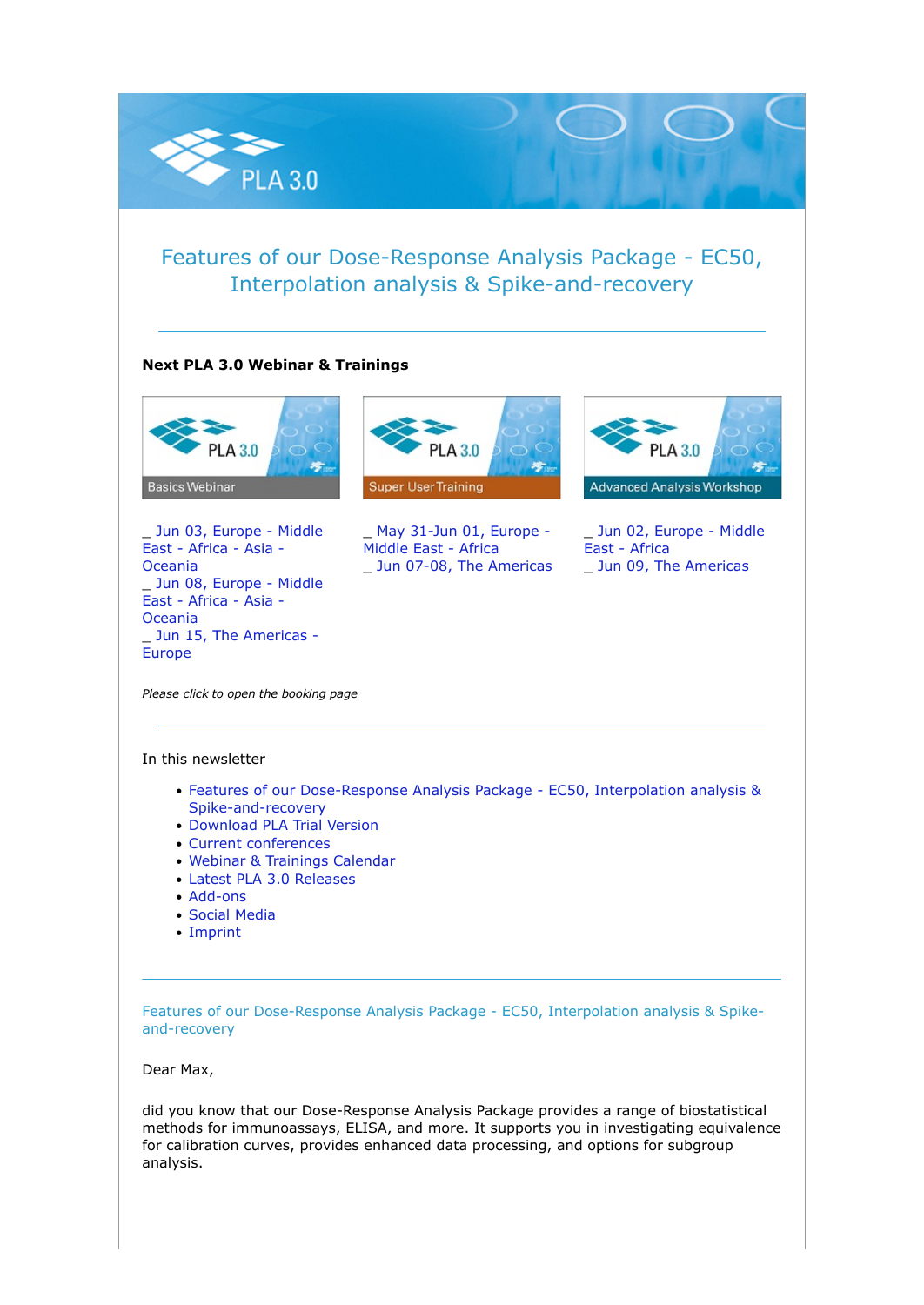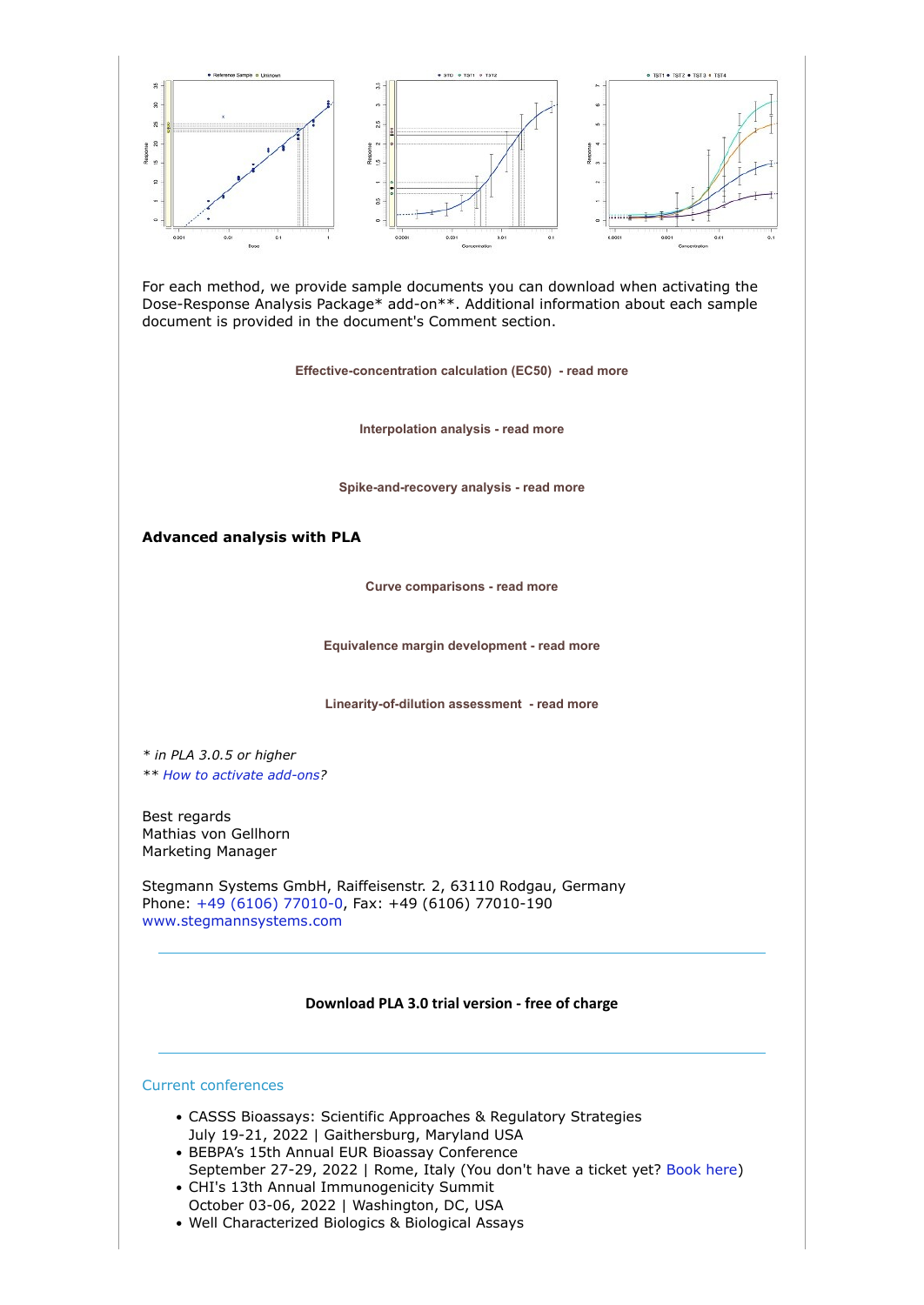If you wish to meet one of our representatives, please contact our Sales Team by [mail.](mailto:sales@bioassay.de)

Webinar & Trainings Calendar



- \_ [Jun 03, Europe Middle East Africa Asia Oceania, 1.25h](https://nl.stegmannsystems.com/c/104/5386513/0/0/0/358875/d701621aef.html)  *Frankfurt 8 a.m. / Istanbul 10 a.m. / New Delhi 12:30 a.m. / Beijing 2 p.m. / Sydney 4 p.m.*
- \_ [Jun 08, Europe Middle East Africa Asia Oceania, 1.25h](https://nl.stegmannsystems.com/c/104/5386513/0/0/0/358885/5e7bd1a84e.html)  *Frankfurt 8 a.m. / Istanbul 10 a.m. / New Delhi 12:30 a.m. / Beijing 2 p.m. / Sydney 4 p.m.*
- Jun 15, The Americas Europe, 1.25h  *San Francisco 8 a.m. / Boston 11 p.m. / São Paulo 12 p.m. / Frankfurt 5 p.m.*
- \_ [Jun 15, Europe Middle East Africa Asia Oceania, 1.25h](https://nl.stegmannsystems.com/c/104/5386513/0/0/0/358921/22e7b8d606.html)  *Frankfurt 8 a.m. / Istanbul 10 a.m. / New Delhi 12:30 a.m. / Beijing 2 p.m. / Sydney 4 p.m.*



- \_ [May 31-Jun 01, Europe Middle East Africa, 6h](https://nl.stegmannsystems.com/c/104/5386513/0/0/0/358845/dd2634a955.html) *Frankfurt 9 a.m. / Istanbul 10 a.m. / New Delhi 12:30 p.m.*
- \_ [Jun 07-08, The Americas, 6h](https://nl.stegmannsystems.com/c/104/5386513/0/0/0/358847/f8f8d1f8a3.html) San Francisco 8 a.m. / Boston 11 a.m. / São Paulo 12 p.m.



- \_ [Jun 02, Europe Middle East Africa, 6h](https://nl.stegmannsystems.com/c/104/5386513/0/0/0/358853/a97e1b8900.html)  *Frankfurt 9 a.m. / Istanbul 10 a.m. / New Delhi 12:30 p.m.*
- Jun 09, The Americas, 6h  *San Francisco 8 a.m. / Boston 11 a.m. / São Paulo 12 p.m.*

## Corporate Training

Are you interested in a corporate in-house training? Please contact us via [mail](mailto:sales@bioassay.de) or visit our [website.](https://nl.stegmannsystems.com/c/104/5386513/0/0/0/358833/891579b73b.html)